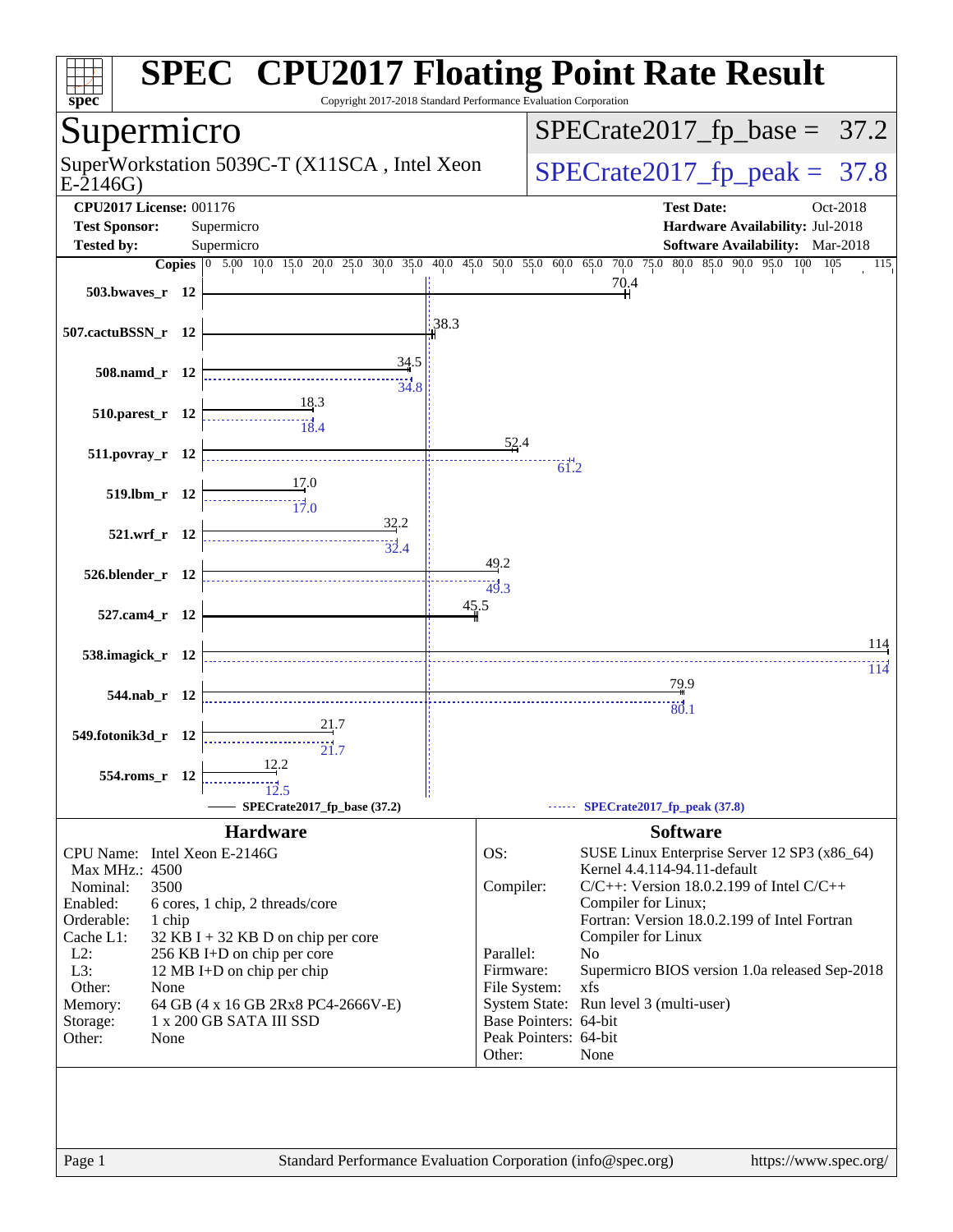

Copyright 2017-2018 Standard Performance Evaluation Corporation

## Supermicro

SuperWorkstation 5039C-T (X11SCA, Intel Xeon  $\big|$  [SPECrate2017\\_fp\\_peak =](http://www.spec.org/auto/cpu2017/Docs/result-fields.html#SPECrate2017fppeak) 37.8

 $SPECTate2017_fp\_base = 37.2$ 

E-2146G)

**[CPU2017 License:](http://www.spec.org/auto/cpu2017/Docs/result-fields.html#CPU2017License)** 001176 **[Test Date:](http://www.spec.org/auto/cpu2017/Docs/result-fields.html#TestDate)** Oct-2018 **[Test Sponsor:](http://www.spec.org/auto/cpu2017/Docs/result-fields.html#TestSponsor)** Supermicro **[Hardware Availability:](http://www.spec.org/auto/cpu2017/Docs/result-fields.html#HardwareAvailability)** Jul-2018 **[Tested by:](http://www.spec.org/auto/cpu2017/Docs/result-fields.html#Testedby)** Supermicro **[Software Availability:](http://www.spec.org/auto/cpu2017/Docs/result-fields.html#SoftwareAvailability)** Mar-2018

### **[Results Table](http://www.spec.org/auto/cpu2017/Docs/result-fields.html#ResultsTable)**

|                          | <b>Peak</b><br><b>Base</b> |                |       |                |       |                |       |               |                |              |                |              |                |              |
|--------------------------|----------------------------|----------------|-------|----------------|-------|----------------|-------|---------------|----------------|--------------|----------------|--------------|----------------|--------------|
| <b>Benchmark</b>         | <b>Copies</b>              | <b>Seconds</b> | Ratio | <b>Seconds</b> | Ratio | <b>Seconds</b> | Ratio | <b>Copies</b> | <b>Seconds</b> | <b>Ratio</b> | <b>Seconds</b> | <b>Ratio</b> | <b>Seconds</b> | <b>Ratio</b> |
| 503.bwaves_r             | 12                         | 1691           | 71.2  | 1710           | 70.4  | 1711           | 70.3  | 12            | 1691           | 71.2         | 1710           | 70.4         | 1711           | 70.3         |
| 507.cactuBSSN r          | 12                         | 392            | 38.7  | 397            | 38.3  | 398            | 38.1  | 12            | 392            | 38.7         | <u>397</u>     | 38.3         | 398            | 38.1         |
| 508.namd_r               | 12                         | 330            | 34.6  | 331            | 34.5  | 333            | 34.2  | 12            | 328            | 34.8         | 327            | 34.9         | 327            | 34.8         |
| 510.parest_r             | 12                         | 1717           | 18.3  | 1720           | 18.3  | 1708           | 18.4  | 12            | 1713           | 18.3         | 1710           | <u>18.4</u>  | 1707           | 18.4         |
| 511.povray r             | 12                         | 543            | 51.6  | 535            | 52.4  | 534            | 52.5  | 12            | 458            | 61.2         | 453            | 61.8         | 458            | 61.2         |
| 519.lbm r                | 12                         | 741            | 17.1  | 745            | 17.0  | 744            | 17.0  | 12            | 743            | 17.0         | 743            | 17.0         | 743            | 17.0         |
| $521$ .wrf r             | 12                         | 833            | 32.3  | 834            | 32.2  | 835            | 32.2  | 12            | 829            | 32.4         | 828            | 32.4         | 829            | 32.4         |
| 526.blender r            | 12                         | 371            | 49.2  | 371            | 49.3  | 372            | 49.2  | 12            | 371            | 49.3         | 370            | 49.4         | 371            | 49.2         |
| $527.cam4_r$             | 12                         | 459            | 45.8  | <u>461</u>     | 45.5  | 463            | 45.3  | 12            | 459            | 45.8         | 461            | 45.5         | 463            | 45.3         |
| 538.imagick_r            | 12                         | 261            | 114   | 261            | 114   | 261            | 114   | 12            | 261            | <b>114</b>   | 261            | 114          | 261            | 114          |
| $544$ .nab r             | 12                         | 253            | 79.9  | 254            | 79.6  | 252            | 80.1  | 12            | 253            | 80.0         | 252            | 80.1         | 252            | 80.1         |
| 549.fotonik3d r          | 12                         | 2154           | 21.7  | 2151           | 21.7  | 2155           | 21.7  | 12            | 2153           | 21.7         | 2155           | 21.7         | 2151           | 21.7         |
| 554.roms r               | 12                         | 1564           | 12.2  | 1560           | 12.2  | 1559           | 12.2  | 12            | 1525           | 12.5         | 1529           | 12.5         | 1527           | <u>12.5</u>  |
| $SPECrate2017$ fp base = |                            |                | 37.2  |                |       |                |       |               |                |              |                |              |                |              |

**[SPECrate2017\\_fp\\_peak =](http://www.spec.org/auto/cpu2017/Docs/result-fields.html#SPECrate2017fppeak) 37.8**

Results appear in the [order in which they were run.](http://www.spec.org/auto/cpu2017/Docs/result-fields.html#RunOrder) Bold underlined text [indicates a median measurement.](http://www.spec.org/auto/cpu2017/Docs/result-fields.html#Median)

#### **[Submit Notes](http://www.spec.org/auto/cpu2017/Docs/result-fields.html#SubmitNotes)**

 The taskset mechanism was used to bind copies to processors. The config file option 'submit' was used to generate taskset commands to bind each copy to a specific processor. For details, please see the config file.

#### **[Operating System Notes](http://www.spec.org/auto/cpu2017/Docs/result-fields.html#OperatingSystemNotes)**

Stack size set to unlimited using "ulimit -s unlimited"

#### **[General Notes](http://www.spec.org/auto/cpu2017/Docs/result-fields.html#GeneralNotes)**

Environment variables set by runcpu before the start of the run: LD\_LIBRARY\_PATH = "/home/cpu2017/lib/ia32:/home/cpu2017/lib/intel64:/home/cpu2017/je5.0.1-32:/home/cpu2017/je5.0.1-64"

 Binaries compiled on a system with 1x Intel Core i7-6700K CPU + 32GB RAM memory using Redhat Enterprise Linux 7.5 Transparent Huge Pages enabled by default Prior to runcpu invocation Filesystem page cache synced and cleared with: sync; echo 3> /proc/sys/vm/drop\_caches

 Yes: The test sponsor attests, as of date of publication, that CVE-2017-5754 (Meltdown) is mitigated in the system as tested and documented. Yes: The test sponsor attests, as of date of publication, that CVE-2017-5753 (Spectre variant 1)

**(Continued on next page)**

| Page 2<br>Standard Performance Evaluation Corporation (info@spec.org)<br>https://www.spec.org/ |
|------------------------------------------------------------------------------------------------|
|------------------------------------------------------------------------------------------------|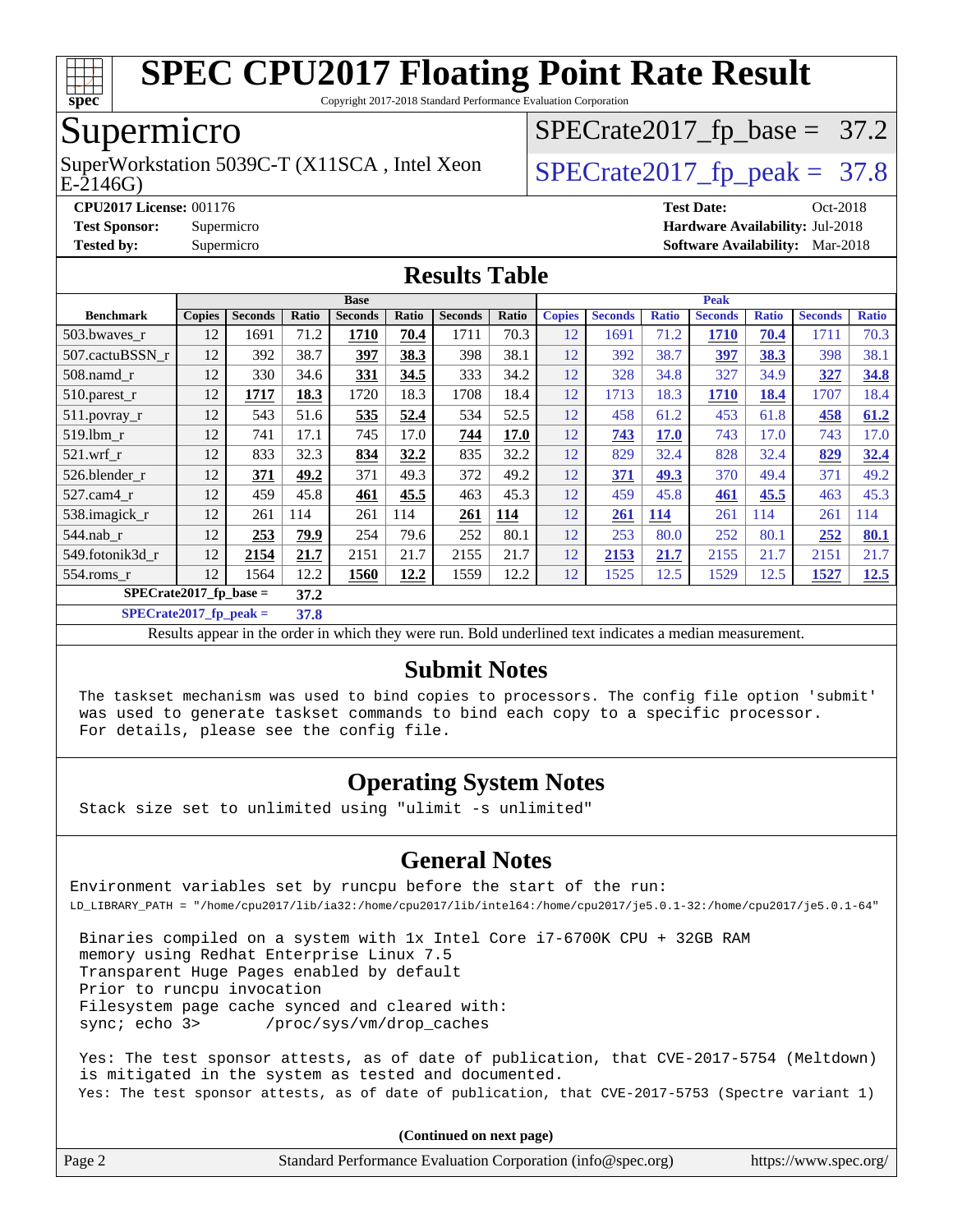

Copyright 2017-2018 Standard Performance Evaluation Corporation

### Supermicro

SuperWorkstation 5039C-T (X11SCA, Intel Xeon  $\big|$  [SPECrate2017\\_fp\\_peak =](http://www.spec.org/auto/cpu2017/Docs/result-fields.html#SPECrate2017fppeak) 37.8

 $SPECTate2017_fp\_base = 37.2$ 

E-2146G)

**[CPU2017 License:](http://www.spec.org/auto/cpu2017/Docs/result-fields.html#CPU2017License)** 001176 **[Test Date:](http://www.spec.org/auto/cpu2017/Docs/result-fields.html#TestDate)** Oct-2018 **[Test Sponsor:](http://www.spec.org/auto/cpu2017/Docs/result-fields.html#TestSponsor)** Supermicro **[Hardware Availability:](http://www.spec.org/auto/cpu2017/Docs/result-fields.html#HardwareAvailability)** Jul-2018 **[Tested by:](http://www.spec.org/auto/cpu2017/Docs/result-fields.html#Testedby)** Supermicro **[Software Availability:](http://www.spec.org/auto/cpu2017/Docs/result-fields.html#SoftwareAvailability)** Mar-2018

#### **[General Notes \(Continued\)](http://www.spec.org/auto/cpu2017/Docs/result-fields.html#GeneralNotes)**

Page 3 Standard Performance Evaluation Corporation [\(info@spec.org\)](mailto:info@spec.org) <https://www.spec.org/> is mitigated in the system as tested and documented. Yes: The test sponsor attests, as of date of publication, that CVE-2017-5715 (Spectre variant 2) is mitigated in the system as tested and documented. **[Platform Notes](http://www.spec.org/auto/cpu2017/Docs/result-fields.html#PlatformNotes)** Sysinfo program /home/cpu2017/bin/sysinfo Rev: r5974 of 2018-05-19 9bcde8f2999c33d61f64985e45859ea9 running on linux-65nv Sat Oct 27 01:45:40 2018 SUT (System Under Test) info as seen by some common utilities. For more information on this section, see <https://www.spec.org/cpu2017/Docs/config.html#sysinfo> From /proc/cpuinfo model name : Intel(R) Xeon(R) E-2146G CPU @ 3.50GHz 1 "physical id"s (chips) 12 "processors" cores, siblings (Caution: counting these is hw and system dependent. The following excerpts from /proc/cpuinfo might not be reliable. Use with caution.) cpu cores : 6 siblings : 12 physical 0: cores 0 1 2 3 4 5 From lscpu: Architecture: x86\_64 CPU op-mode(s): 32-bit, 64-bit Byte Order: Little Endian  $CPU(s):$  12 On-line CPU(s) list: 0-11 Thread(s) per core: 2 Core(s) per socket: 6 Socket(s): 1 NUMA node(s): 1<br>Vendor ID: Ge GenuineIntel CPU family: 6 Model: 158 Model name: Intel(R) Xeon(R) E-2146G CPU @ 3.50GHz Stepping: 10 CPU MHz: 4322.325 CPU max MHz: 4500.0000 CPU min MHz: 800.0000 BogoMIPS: 7007.97 Virtualization: VT-x L1d cache: 32K L1i cache: 32K **(Continued on next page)**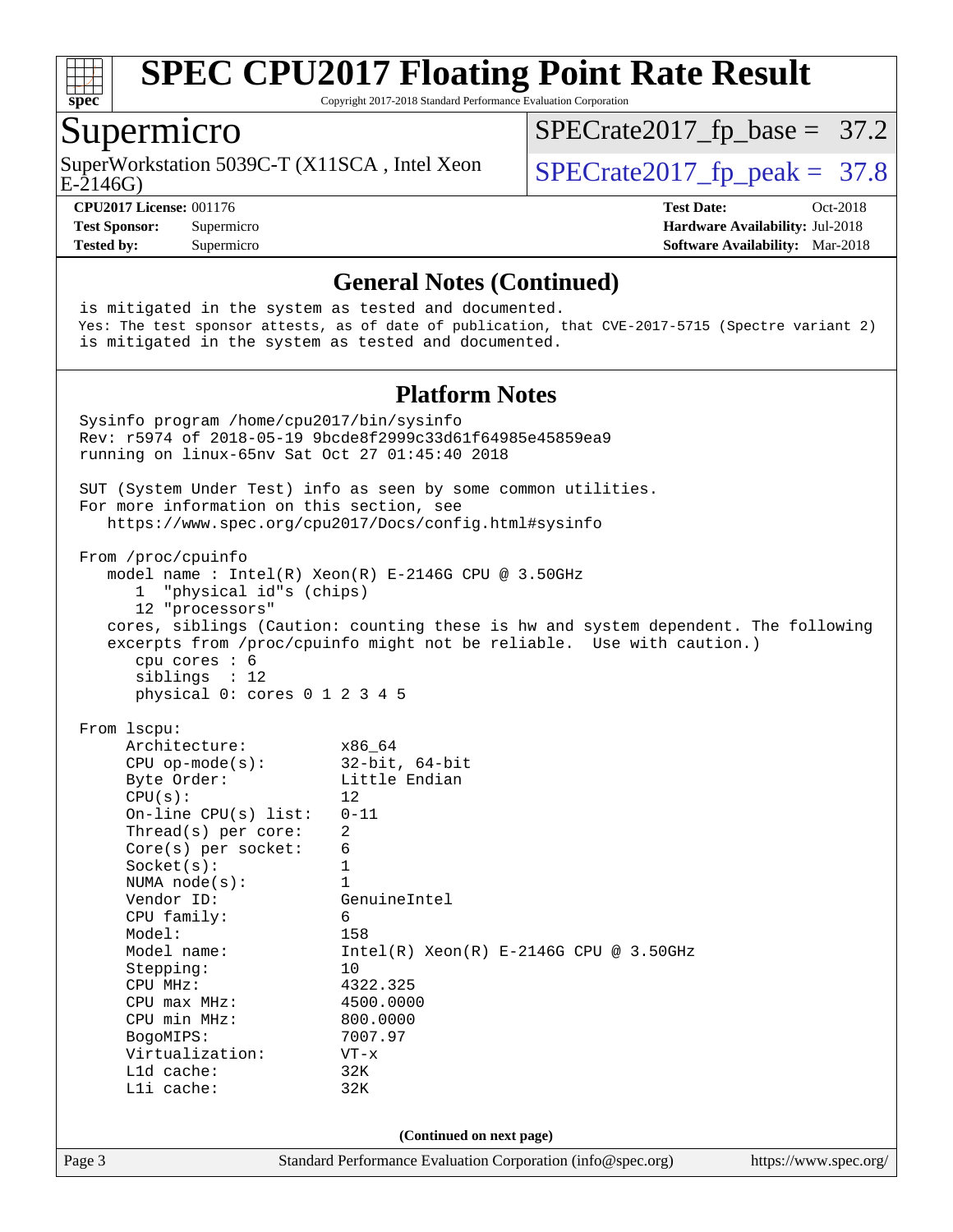

Copyright 2017-2018 Standard Performance Evaluation Corporation

### Supermicro

E-2146G) SuperWorkstation 5039C-T (X11SCA, Intel Xeon  $\big|$  [SPECrate2017\\_fp\\_peak =](http://www.spec.org/auto/cpu2017/Docs/result-fields.html#SPECrate2017fppeak) 37.8

[SPECrate2017\\_fp\\_base =](http://www.spec.org/auto/cpu2017/Docs/result-fields.html#SPECrate2017fpbase) 37.2

**[Test Sponsor:](http://www.spec.org/auto/cpu2017/Docs/result-fields.html#TestSponsor)** Supermicro **[Hardware Availability:](http://www.spec.org/auto/cpu2017/Docs/result-fields.html#HardwareAvailability)** Jul-2018 **[Tested by:](http://www.spec.org/auto/cpu2017/Docs/result-fields.html#Testedby)** Supermicro **[Software Availability:](http://www.spec.org/auto/cpu2017/Docs/result-fields.html#SoftwareAvailability)** Mar-2018

**[CPU2017 License:](http://www.spec.org/auto/cpu2017/Docs/result-fields.html#CPU2017License)** 001176 **[Test Date:](http://www.spec.org/auto/cpu2017/Docs/result-fields.html#TestDate)** Oct-2018

**[Platform Notes \(Continued\)](http://www.spec.org/auto/cpu2017/Docs/result-fields.html#PlatformNotes)**

 L2 cache: 256K L3 cache: 12288K NUMA node0 CPU(s): 0-11 Flags: fpu vme de pse tsc msr pae mce cx8 apic sep mtrr pge mca cmov pat pse36 clflush dts acpi mmx fxsr sse sse2 ss ht tm pbe syscall nx pdpe1gb rdtscp lm constant tsc art arch perfmon pebs bts rep good nopl xtopology nonstop tsc aperfmperf eagerfpu pni pclmulqdq dtes64 monitor ds\_cpl vmx smx est tm2 ssse3 sdbg fma cx16 xtpr pdcm pcid sse4\_1 sse4\_2 x2apic movbe popcnt tsc\_deadline\_timer aes xsave avx f16c rdrand lahf\_lm abm 3dnowprefetch ida arat epb invpcid\_single pln pts dtherm hwp hwp\_notify hwp\_act\_window hwp\_epp intel\_pt rsb\_ctxsw spec\_ctrl retpoline kaiser tpr\_shadow vnmi flexpriority ept vpid fsgsbase tsc\_adjust bmi1 hle avx2 smep bmi2 erms invpcid rtm mpx rdseed adx smap clflushopt xsaveopt xsavec xgetbv1 /proc/cpuinfo cache data cache size : 12288 KB From numactl --hardware WARNING: a numactl 'node' might or might not correspond to a physical chip. available: 1 nodes (0) node 0 cpus: 0 1 2 3 4 5 6 7 8 9 10 11 node 0 size: 64282 MB node 0 free: 52864 MB node distances: node 0 0: 10 From /proc/meminfo MemTotal: 65825168 kB HugePages\_Total: 0 Hugepagesize: 2048 kB From /etc/\*release\* /etc/\*version\* SuSE-release: SUSE Linux Enterprise Server 12 (x86\_64) VERSION = 12 PATCHLEVEL = 3 # This file is deprecated and will be removed in a future service pack or release. # Please check /etc/os-release for details about this release. os-release: NAME="SLES" VERSION="12-SP3" VERSION\_ID="12.3" PRETTY\_NAME="SUSE Linux Enterprise Server 12 SP3" ID="sles" ANSI\_COLOR="0;32" CPE\_NAME="cpe:/o:suse:sles:12:sp3"

**(Continued on next page)**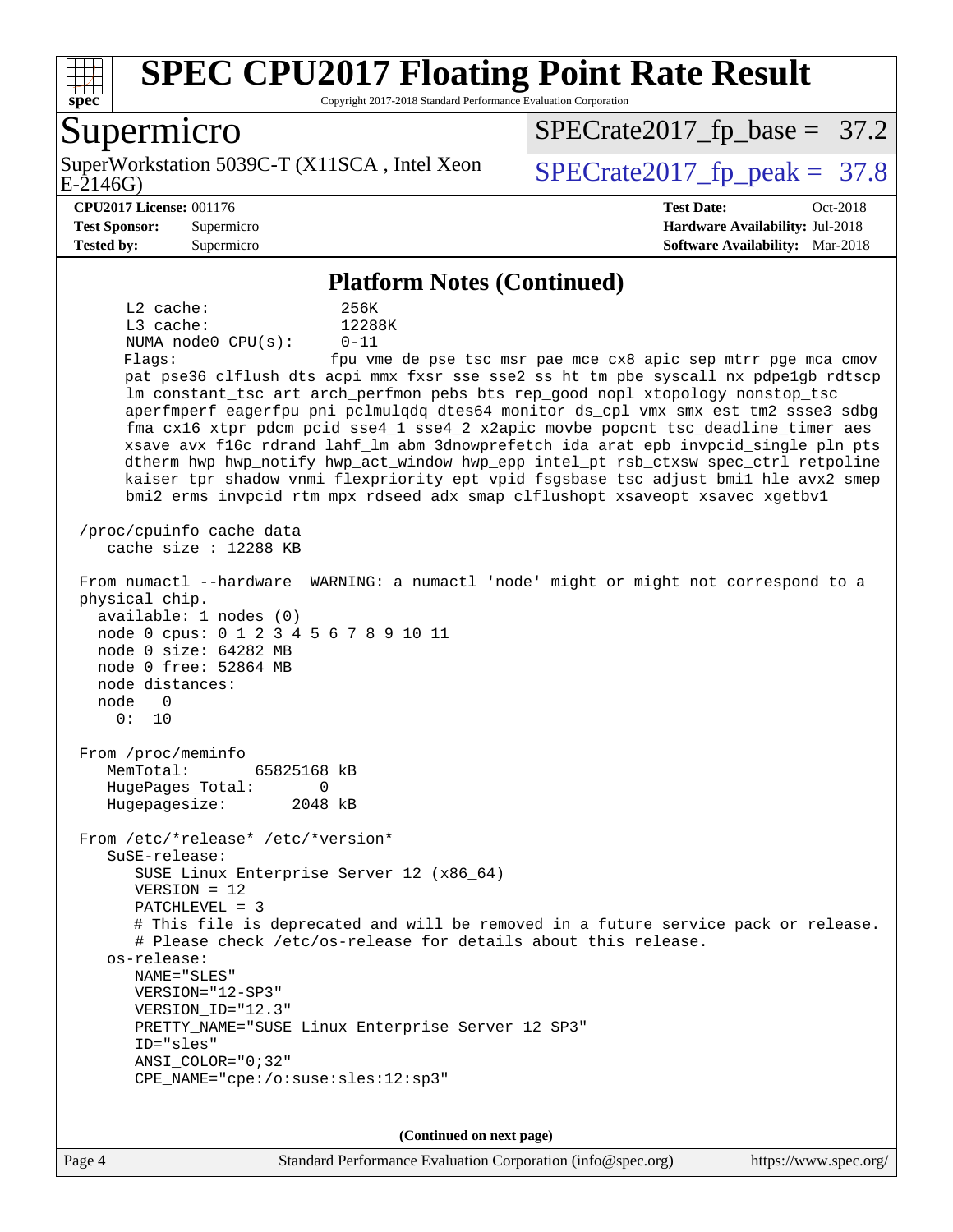

Copyright 2017-2018 Standard Performance Evaluation Corporation

### Supermicro

E-2146G) SuperWorkstation 5039C-T (X11SCA, Intel Xeon  $\big|$  [SPECrate2017\\_fp\\_peak =](http://www.spec.org/auto/cpu2017/Docs/result-fields.html#SPECrate2017fppeak) 37.8

 $SPECTate2017_fp\_base = 37.2$ 

**[CPU2017 License:](http://www.spec.org/auto/cpu2017/Docs/result-fields.html#CPU2017License)** 001176 **[Test Date:](http://www.spec.org/auto/cpu2017/Docs/result-fields.html#TestDate)** Oct-2018 **[Test Sponsor:](http://www.spec.org/auto/cpu2017/Docs/result-fields.html#TestSponsor)** Supermicro **[Hardware Availability:](http://www.spec.org/auto/cpu2017/Docs/result-fields.html#HardwareAvailability)** Jul-2018 **[Tested by:](http://www.spec.org/auto/cpu2017/Docs/result-fields.html#Testedby)** Supermicro **[Software Availability:](http://www.spec.org/auto/cpu2017/Docs/result-fields.html#SoftwareAvailability)** Mar-2018

#### **[Platform Notes \(Continued\)](http://www.spec.org/auto/cpu2017/Docs/result-fields.html#PlatformNotes)**

uname -a:

 Linux linux-65nv 4.4.114-94.11-default #1 SMP Thu Feb 1 19:28:26 UTC 2018 (4309ff9) x86\_64 x86\_64 x86\_64 GNU/Linux

Kernel self-reported vulnerability status:

 CVE-2017-5754 (Meltdown): Mitigation: PTI CVE-2017-5753 (Spectre variant 1): Mitigation: Barriers CVE-2017-5715 (Spectre variant 2): Mitigation: IBRS+IBPB

run-level 3 Oct 26 11:54

 SPEC is set to: /home/cpu2017 Filesystem Type Size Used Avail Use% Mounted on /dev/sda3 xfs 145G 32G 113G 22% /home

 Additional information from dmidecode follows. WARNING: Use caution when you interpret this section. The 'dmidecode' program reads system data which is "intended to allow hardware to be accurately determined", but the intent may not be met, as there are frequent changes to hardware, firmware, and the "DMTF SMBIOS" standard. BIOS American Megatrends Inc. 1.0a 09/27/2018

Memory:

4x Micron 18ADF2G72AZ-2G6H1R 16 GB 2 rank 2667

(End of data from sysinfo program)

#### **[Compiler Version Notes](http://www.spec.org/auto/cpu2017/Docs/result-fields.html#CompilerVersionNotes)**

| CC.                                                  | 519.1bm_r(base) 538.imagick_r(base, peak) 544.nab_r(base, peak) |                       |
|------------------------------------------------------|-----------------------------------------------------------------|-----------------------|
| icc (ICC) 18.0.2 20180210                            | Copyright (C) 1985-2018 Intel Corporation. All rights reserved. |                       |
| 519.1bm r(peak)<br>CC.                               |                                                                 |                       |
| icc (ICC) 18.0.2 20180210                            | Copyright (C) 1985-2018 Intel Corporation. All rights reserved. |                       |
| CXXC 508. namd $r(base)$ 510. parest $r(base, peak)$ |                                                                 |                       |
| icpc (ICC) 18.0.2 20180210                           |                                                                 |                       |
|                                                      | (Continued on next page)                                        |                       |
| Page 5                                               | Standard Performance Evaluation Corporation (info@spec.org)     | https://www.spec.org/ |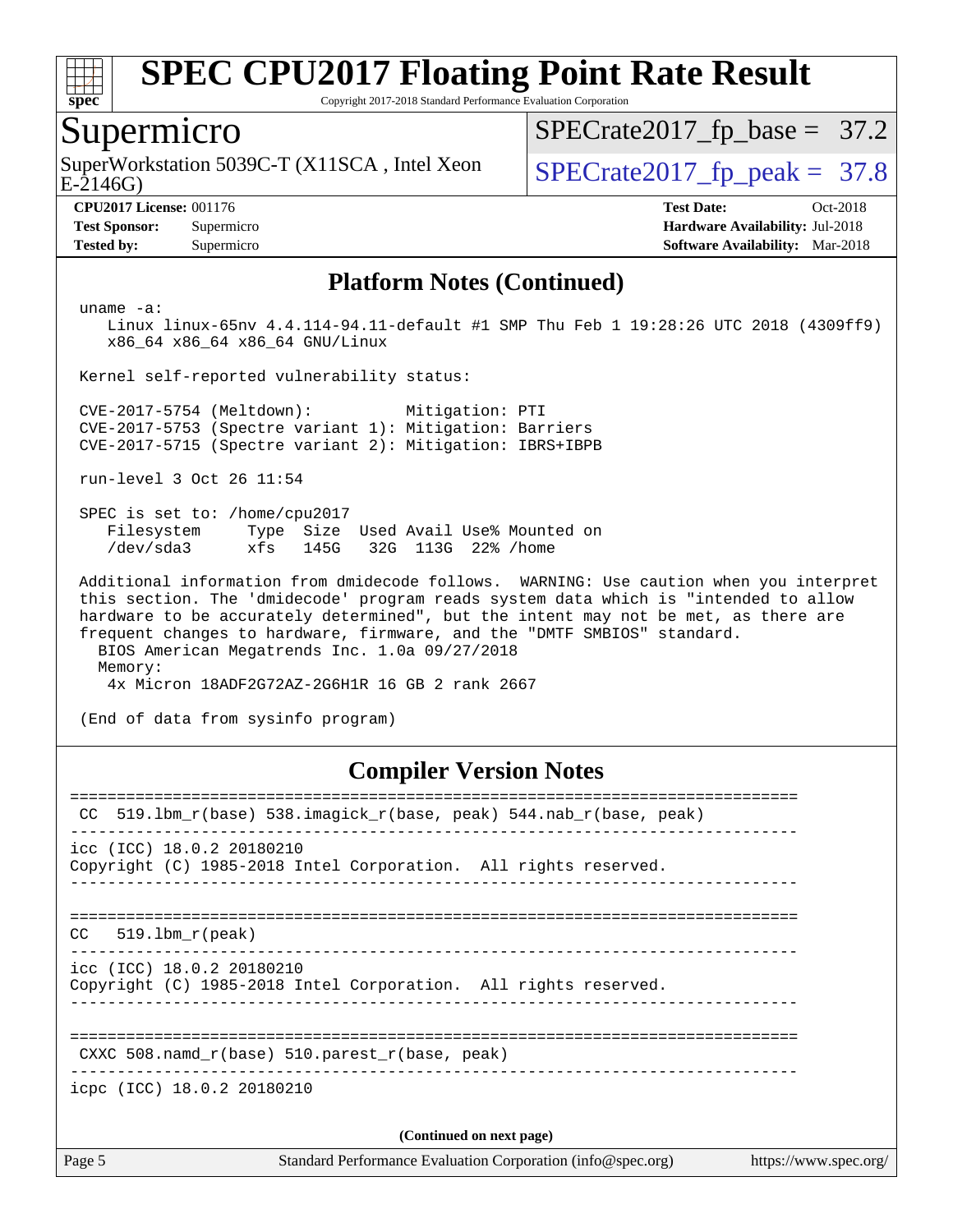

Copyright 2017-2018 Standard Performance Evaluation Corporation

# Supermicro

E-2146G) SuperWorkstation 5039C-T (X11SCA, Intel Xeon  $SPECrate2017_fp\_peak = 37.8$ 

[SPECrate2017\\_fp\\_base =](http://www.spec.org/auto/cpu2017/Docs/result-fields.html#SPECrate2017fpbase) 37.2

**[CPU2017 License:](http://www.spec.org/auto/cpu2017/Docs/result-fields.html#CPU2017License)** 001176 **[Test Date:](http://www.spec.org/auto/cpu2017/Docs/result-fields.html#TestDate)** Oct-2018 **[Test Sponsor:](http://www.spec.org/auto/cpu2017/Docs/result-fields.html#TestSponsor)** Supermicro **[Hardware Availability:](http://www.spec.org/auto/cpu2017/Docs/result-fields.html#HardwareAvailability)** Jul-2018 **[Tested by:](http://www.spec.org/auto/cpu2017/Docs/result-fields.html#Testedby)** Supermicro **Supermicro [Software Availability:](http://www.spec.org/auto/cpu2017/Docs/result-fields.html#SoftwareAvailability)** Mar-2018

### **[Compiler Version Notes \(Continued\)](http://www.spec.org/auto/cpu2017/Docs/result-fields.html#CompilerVersionNotes)**

| Page 6                    |                                              |  | Standard Performance Evaluation Corporation (info@spec.org)           | https://www.spec.org/ |  |  |  |
|---------------------------|----------------------------------------------|--|-----------------------------------------------------------------------|-----------------------|--|--|--|
|                           | (Continued on next page)                     |  |                                                                       |                       |  |  |  |
|                           |                                              |  | Copyright (C) 1985-2018 Intel Corporation. All rights reserved.       |                       |  |  |  |
|                           | ifort (IFORT) 18.0.2 20180210                |  | 503.bwaves_r(base, peak) 549.fotonik3d_r(base, peak) 554.roms_r(base) |                       |  |  |  |
|                           |                                              |  |                                                                       |                       |  |  |  |
|                           |                                              |  | Copyright (C) 1985-2018 Intel Corporation. All rights reserved.       |                       |  |  |  |
|                           | ifort (IFORT) 18.0.2 20180210                |  | Copyright (C) 1985-2018 Intel Corporation. All rights reserved.       |                       |  |  |  |
| icc (ICC) 18.0.2 20180210 | icpc (ICC) 18.0.2 20180210                   |  | Copyright (C) 1985-2018 Intel Corporation. All rights reserved.       |                       |  |  |  |
|                           | FC 507.cactuBSSN_r(base, peak)               |  |                                                                       |                       |  |  |  |
|                           |                                              |  | Copyright (C) 1985-2018 Intel Corporation. All rights reserved.       |                       |  |  |  |
| icc (ICC) 18.0.2 20180210 | icpc (ICC) 18.0.2 20180210                   |  | Copyright (C) 1985-2018 Intel Corporation. All rights reserved.       |                       |  |  |  |
| CC                        | $511. povray_r (peak)$                       |  |                                                                       |                       |  |  |  |
|                           |                                              |  |                                                                       |                       |  |  |  |
| icc (ICC) 18.0.2 20180210 |                                              |  | Copyright (C) 1985-2018 Intel Corporation. All rights reserved.       |                       |  |  |  |
|                           | icpc (ICC) 18.0.2 20180210                   |  | Copyright (C) 1985-2018 Intel Corporation. All rights reserved.       |                       |  |  |  |
| CC                        | 511.povray_r(base) 526.blender_r(base, peak) |  |                                                                       |                       |  |  |  |
|                           |                                              |  | Copyright (C) 1985-2018 Intel Corporation. All rights reserved.       |                       |  |  |  |
|                           | icpc (ICC) 18.0.2 20180210                   |  |                                                                       |                       |  |  |  |
| CXXC $508.namd_r(peak)$   |                                              |  |                                                                       |                       |  |  |  |
|                           |                                              |  | Copyright (C) 1985-2018 Intel Corporation. All rights reserved.       |                       |  |  |  |
|                           |                                              |  |                                                                       |                       |  |  |  |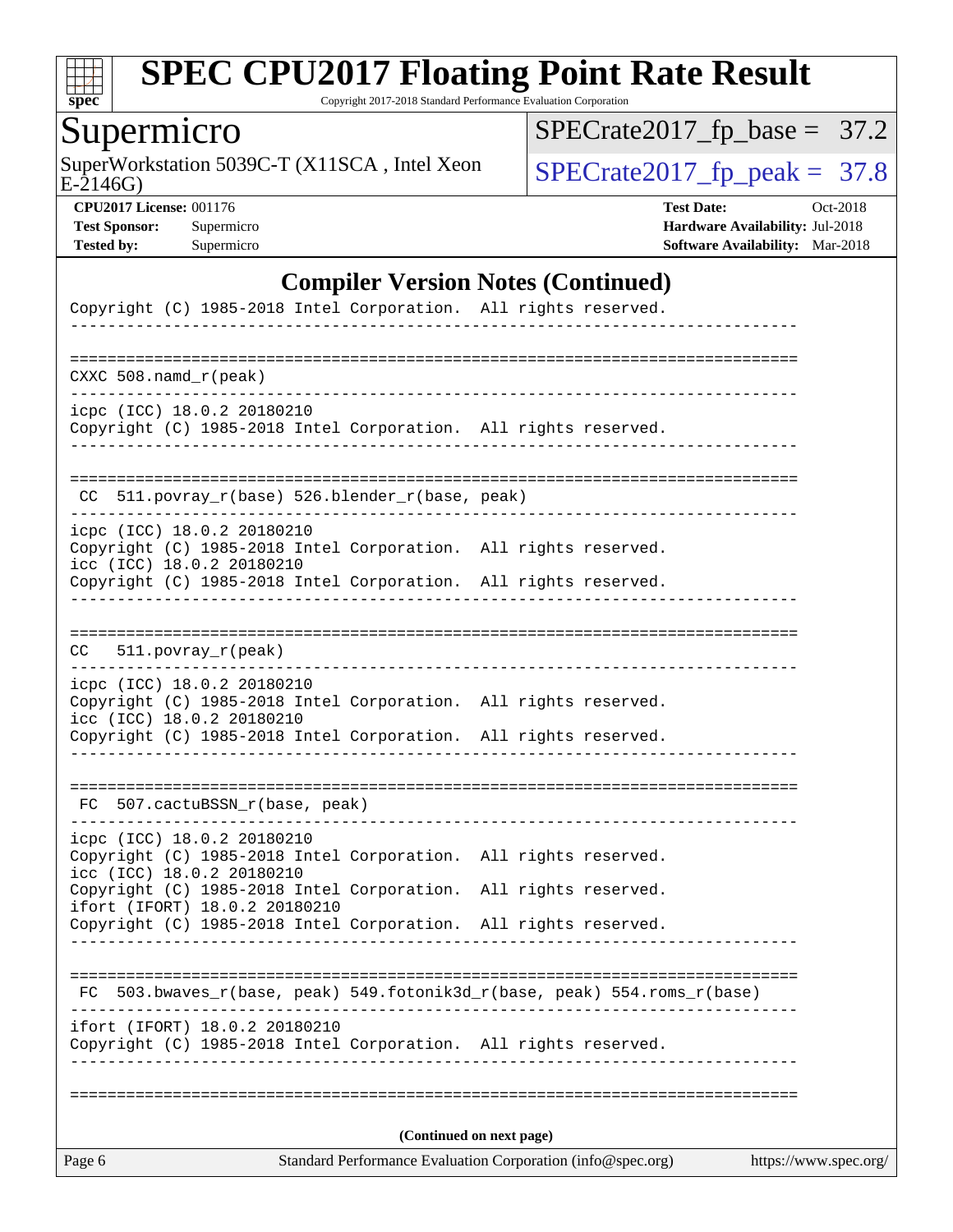

Copyright 2017-2018 Standard Performance Evaluation Corporation

### Supermicro

E-2146G) SuperWorkstation 5039C-T (X11SCA, Intel Xeon  $\big|$  [SPECrate2017\\_fp\\_peak =](http://www.spec.org/auto/cpu2017/Docs/result-fields.html#SPECrate2017fppeak) 37.8

 $SPECTate2017_fp\_base = 37.2$ 

**[CPU2017 License:](http://www.spec.org/auto/cpu2017/Docs/result-fields.html#CPU2017License)** 001176 **[Test Date:](http://www.spec.org/auto/cpu2017/Docs/result-fields.html#TestDate)** Oct-2018 **[Test Sponsor:](http://www.spec.org/auto/cpu2017/Docs/result-fields.html#TestSponsor)** Supermicro **[Hardware Availability:](http://www.spec.org/auto/cpu2017/Docs/result-fields.html#HardwareAvailability)** Jul-2018 **[Tested by:](http://www.spec.org/auto/cpu2017/Docs/result-fields.html#Testedby)** Supermicro **[Software Availability:](http://www.spec.org/auto/cpu2017/Docs/result-fields.html#SoftwareAvailability)** Mar-2018

### **[Compiler Version Notes \(Continued\)](http://www.spec.org/auto/cpu2017/Docs/result-fields.html#CompilerVersionNotes)**

FC 554.roms\_r(peak)

----------------------------------------------------------------------------- ifort (IFORT) 18.0.2 20180210 Copyright (C) 1985-2018 Intel Corporation. All rights reserved. ------------------------------------------------------------------------------

| CC $521.$ wrf r(base) 527.cam4 r(base)<br>ifort (IFORT) 18.0.2 20180210<br>Copyright (C) 1985-2018 Intel Corporation. All rights reserved. |                           |  |
|--------------------------------------------------------------------------------------------------------------------------------------------|---------------------------|--|
|                                                                                                                                            |                           |  |
|                                                                                                                                            | icc (ICC) 18.0.2 20180210 |  |

Copyright (C) 1985-2018 Intel Corporation. All rights reserved.

==============================================================================  $CC = 521$ .wrf  $r(\text{peak})$  527.cam4  $r(\text{peak})$ 

|  | icc (ICC) 18.0.2 20180210 | ifort (IFORT) 18.0.2 20180210 | Copyright (C) 1985-2018 Intel Corporation. All rights reserved. |  |
|--|---------------------------|-------------------------------|-----------------------------------------------------------------|--|
|  |                           |                               |                                                                 |  |

Copyright (C) 1985-2018 Intel Corporation. All rights reserved. ------------------------------------------------------------------------------

# **[Base Compiler Invocation](http://www.spec.org/auto/cpu2017/Docs/result-fields.html#BaseCompilerInvocation)**

[C benchmarks](http://www.spec.org/auto/cpu2017/Docs/result-fields.html#Cbenchmarks): [icc -m64 -std=c11](http://www.spec.org/cpu2017/results/res2018q4/cpu2017-20181029-09425.flags.html#user_CCbase_intel_icc_64bit_c11_33ee0cdaae7deeeab2a9725423ba97205ce30f63b9926c2519791662299b76a0318f32ddfffdc46587804de3178b4f9328c46fa7c2b0cd779d7a61945c91cd35)

|               | $C_{++}$ benchmarks: |
|---------------|----------------------|
| $icpc$ $-m64$ |                      |

[Fortran benchmarks](http://www.spec.org/auto/cpu2017/Docs/result-fields.html#Fortranbenchmarks): [ifort -m64](http://www.spec.org/cpu2017/results/res2018q4/cpu2017-20181029-09425.flags.html#user_FCbase_intel_ifort_64bit_24f2bb282fbaeffd6157abe4f878425411749daecae9a33200eee2bee2fe76f3b89351d69a8130dd5949958ce389cf37ff59a95e7a40d588e8d3a57e0c3fd751)

[Benchmarks using both Fortran and C](http://www.spec.org/auto/cpu2017/Docs/result-fields.html#BenchmarksusingbothFortranandC): [ifort -m64](http://www.spec.org/cpu2017/results/res2018q4/cpu2017-20181029-09425.flags.html#user_CC_FCbase_intel_ifort_64bit_24f2bb282fbaeffd6157abe4f878425411749daecae9a33200eee2bee2fe76f3b89351d69a8130dd5949958ce389cf37ff59a95e7a40d588e8d3a57e0c3fd751) [icc -m64 -std=c11](http://www.spec.org/cpu2017/results/res2018q4/cpu2017-20181029-09425.flags.html#user_CC_FCbase_intel_icc_64bit_c11_33ee0cdaae7deeeab2a9725423ba97205ce30f63b9926c2519791662299b76a0318f32ddfffdc46587804de3178b4f9328c46fa7c2b0cd779d7a61945c91cd35)

[Benchmarks using both C and C++](http://www.spec.org/auto/cpu2017/Docs/result-fields.html#BenchmarksusingbothCandCXX): [icpc -m64](http://www.spec.org/cpu2017/results/res2018q4/cpu2017-20181029-09425.flags.html#user_CC_CXXbase_intel_icpc_64bit_4ecb2543ae3f1412ef961e0650ca070fec7b7afdcd6ed48761b84423119d1bf6bdf5cad15b44d48e7256388bc77273b966e5eb805aefd121eb22e9299b2ec9d9) [icc -m64 -std=c11](http://www.spec.org/cpu2017/results/res2018q4/cpu2017-20181029-09425.flags.html#user_CC_CXXbase_intel_icc_64bit_c11_33ee0cdaae7deeeab2a9725423ba97205ce30f63b9926c2519791662299b76a0318f32ddfffdc46587804de3178b4f9328c46fa7c2b0cd779d7a61945c91cd35)

[Benchmarks using Fortran, C, and C++:](http://www.spec.org/auto/cpu2017/Docs/result-fields.html#BenchmarksusingFortranCandCXX) [icpc -m64](http://www.spec.org/cpu2017/results/res2018q4/cpu2017-20181029-09425.flags.html#user_CC_CXX_FCbase_intel_icpc_64bit_4ecb2543ae3f1412ef961e0650ca070fec7b7afdcd6ed48761b84423119d1bf6bdf5cad15b44d48e7256388bc77273b966e5eb805aefd121eb22e9299b2ec9d9) [icc -m64 -std=c11](http://www.spec.org/cpu2017/results/res2018q4/cpu2017-20181029-09425.flags.html#user_CC_CXX_FCbase_intel_icc_64bit_c11_33ee0cdaae7deeeab2a9725423ba97205ce30f63b9926c2519791662299b76a0318f32ddfffdc46587804de3178b4f9328c46fa7c2b0cd779d7a61945c91cd35) [ifort -m64](http://www.spec.org/cpu2017/results/res2018q4/cpu2017-20181029-09425.flags.html#user_CC_CXX_FCbase_intel_ifort_64bit_24f2bb282fbaeffd6157abe4f878425411749daecae9a33200eee2bee2fe76f3b89351d69a8130dd5949958ce389cf37ff59a95e7a40d588e8d3a57e0c3fd751)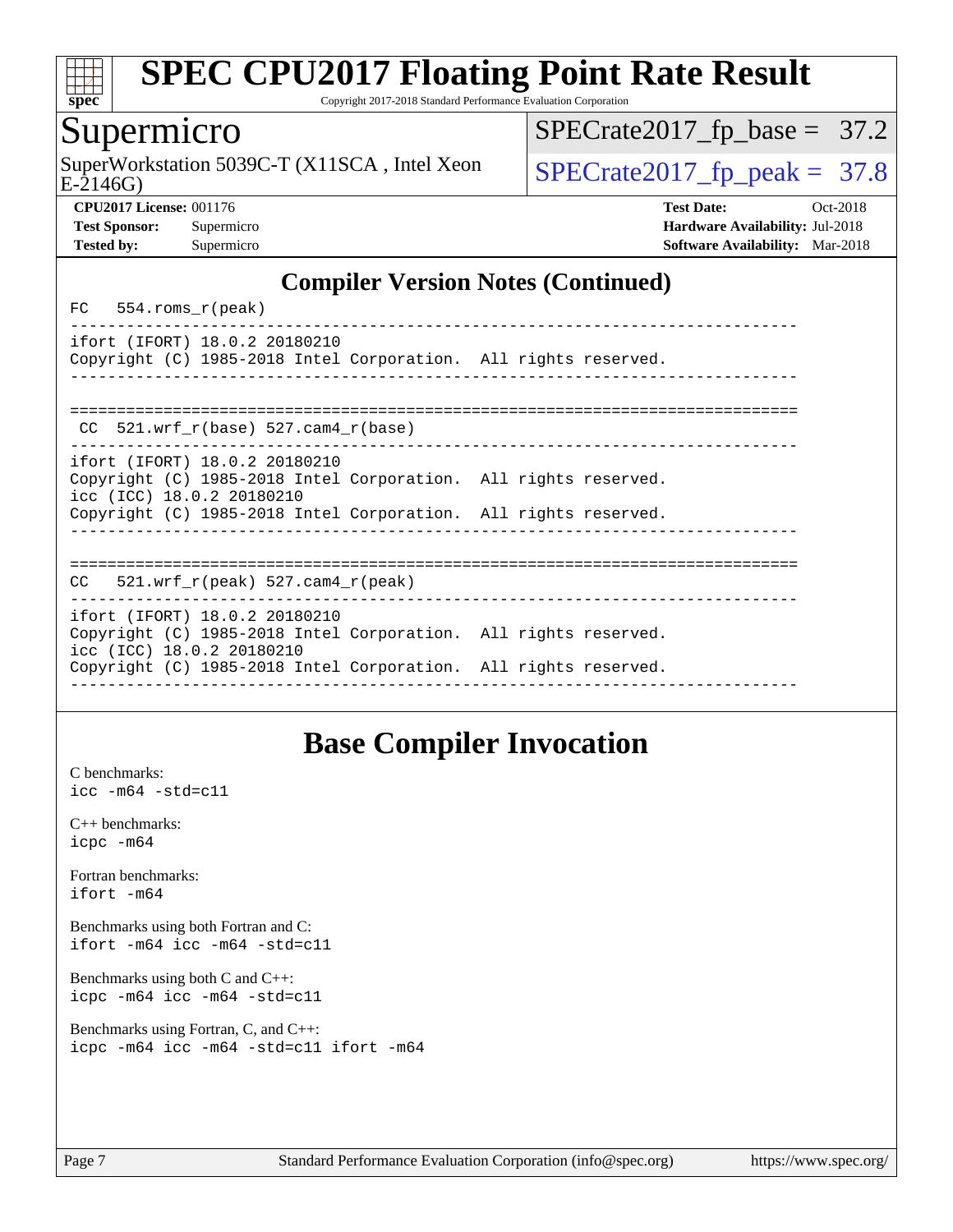

Copyright 2017-2018 Standard Performance Evaluation Corporation

### Supermicro

SuperWorkstation 5039C-T (X11SCA, Intel Xeon<br>E-2146G)

 $SPECrate2017_fp\_base = 37.2$ 

 $SPECTate 2017_f p\_peak = 37.8$ 

**[CPU2017 License:](http://www.spec.org/auto/cpu2017/Docs/result-fields.html#CPU2017License)** 001176 **[Test Date:](http://www.spec.org/auto/cpu2017/Docs/result-fields.html#TestDate)** Oct-2018 **[Test Sponsor:](http://www.spec.org/auto/cpu2017/Docs/result-fields.html#TestSponsor)** Supermicro **[Hardware Availability:](http://www.spec.org/auto/cpu2017/Docs/result-fields.html#HardwareAvailability)** Jul-2018 **[Tested by:](http://www.spec.org/auto/cpu2017/Docs/result-fields.html#Testedby)** Supermicro **[Software Availability:](http://www.spec.org/auto/cpu2017/Docs/result-fields.html#SoftwareAvailability)** Mar-2018

## **[Base Portability Flags](http://www.spec.org/auto/cpu2017/Docs/result-fields.html#BasePortabilityFlags)**

 503.bwaves\_r: [-DSPEC\\_LP64](http://www.spec.org/cpu2017/results/res2018q4/cpu2017-20181029-09425.flags.html#suite_basePORTABILITY503_bwaves_r_DSPEC_LP64) 507.cactuBSSN\_r: [-DSPEC\\_LP64](http://www.spec.org/cpu2017/results/res2018q4/cpu2017-20181029-09425.flags.html#suite_basePORTABILITY507_cactuBSSN_r_DSPEC_LP64) 508.namd\_r: [-DSPEC\\_LP64](http://www.spec.org/cpu2017/results/res2018q4/cpu2017-20181029-09425.flags.html#suite_basePORTABILITY508_namd_r_DSPEC_LP64) 510.parest\_r: [-DSPEC\\_LP64](http://www.spec.org/cpu2017/results/res2018q4/cpu2017-20181029-09425.flags.html#suite_basePORTABILITY510_parest_r_DSPEC_LP64) 511.povray\_r: [-DSPEC\\_LP64](http://www.spec.org/cpu2017/results/res2018q4/cpu2017-20181029-09425.flags.html#suite_basePORTABILITY511_povray_r_DSPEC_LP64) 519.lbm\_r: [-DSPEC\\_LP64](http://www.spec.org/cpu2017/results/res2018q4/cpu2017-20181029-09425.flags.html#suite_basePORTABILITY519_lbm_r_DSPEC_LP64) 521.wrf\_r: [-DSPEC\\_LP64](http://www.spec.org/cpu2017/results/res2018q4/cpu2017-20181029-09425.flags.html#suite_basePORTABILITY521_wrf_r_DSPEC_LP64) [-DSPEC\\_CASE\\_FLAG](http://www.spec.org/cpu2017/results/res2018q4/cpu2017-20181029-09425.flags.html#b521.wrf_r_baseCPORTABILITY_DSPEC_CASE_FLAG) [-convert big\\_endian](http://www.spec.org/cpu2017/results/res2018q4/cpu2017-20181029-09425.flags.html#user_baseFPORTABILITY521_wrf_r_convert_big_endian_c3194028bc08c63ac5d04de18c48ce6d347e4e562e8892b8bdbdc0214820426deb8554edfa529a3fb25a586e65a3d812c835984020483e7e73212c4d31a38223) 526.blender\_r: [-DSPEC\\_LP64](http://www.spec.org/cpu2017/results/res2018q4/cpu2017-20181029-09425.flags.html#suite_basePORTABILITY526_blender_r_DSPEC_LP64) [-DSPEC\\_LINUX](http://www.spec.org/cpu2017/results/res2018q4/cpu2017-20181029-09425.flags.html#b526.blender_r_baseCPORTABILITY_DSPEC_LINUX) [-funsigned-char](http://www.spec.org/cpu2017/results/res2018q4/cpu2017-20181029-09425.flags.html#user_baseCPORTABILITY526_blender_r_force_uchar_40c60f00ab013830e2dd6774aeded3ff59883ba5a1fc5fc14077f794d777847726e2a5858cbc7672e36e1b067e7e5c1d9a74f7176df07886a243d7cc18edfe67) 527.cam4\_r: [-DSPEC\\_LP64](http://www.spec.org/cpu2017/results/res2018q4/cpu2017-20181029-09425.flags.html#suite_basePORTABILITY527_cam4_r_DSPEC_LP64) [-DSPEC\\_CASE\\_FLAG](http://www.spec.org/cpu2017/results/res2018q4/cpu2017-20181029-09425.flags.html#b527.cam4_r_baseCPORTABILITY_DSPEC_CASE_FLAG) 538.imagick\_r: [-DSPEC\\_LP64](http://www.spec.org/cpu2017/results/res2018q4/cpu2017-20181029-09425.flags.html#suite_basePORTABILITY538_imagick_r_DSPEC_LP64) 544.nab\_r: [-DSPEC\\_LP64](http://www.spec.org/cpu2017/results/res2018q4/cpu2017-20181029-09425.flags.html#suite_basePORTABILITY544_nab_r_DSPEC_LP64) 549.fotonik3d\_r: [-DSPEC\\_LP64](http://www.spec.org/cpu2017/results/res2018q4/cpu2017-20181029-09425.flags.html#suite_basePORTABILITY549_fotonik3d_r_DSPEC_LP64) 554.roms\_r: [-DSPEC\\_LP64](http://www.spec.org/cpu2017/results/res2018q4/cpu2017-20181029-09425.flags.html#suite_basePORTABILITY554_roms_r_DSPEC_LP64)

**[Base Optimization Flags](http://www.spec.org/auto/cpu2017/Docs/result-fields.html#BaseOptimizationFlags)**

[C benchmarks](http://www.spec.org/auto/cpu2017/Docs/result-fields.html#Cbenchmarks):

[-xCORE-AVX2](http://www.spec.org/cpu2017/results/res2018q4/cpu2017-20181029-09425.flags.html#user_CCbase_f-xCORE-AVX2) [-ipo](http://www.spec.org/cpu2017/results/res2018q4/cpu2017-20181029-09425.flags.html#user_CCbase_f-ipo) [-O3](http://www.spec.org/cpu2017/results/res2018q4/cpu2017-20181029-09425.flags.html#user_CCbase_f-O3) [-no-prec-div](http://www.spec.org/cpu2017/results/res2018q4/cpu2017-20181029-09425.flags.html#user_CCbase_f-no-prec-div) [-qopt-prefetch](http://www.spec.org/cpu2017/results/res2018q4/cpu2017-20181029-09425.flags.html#user_CCbase_f-qopt-prefetch) [-ffinite-math-only](http://www.spec.org/cpu2017/results/res2018q4/cpu2017-20181029-09425.flags.html#user_CCbase_f_finite_math_only_cb91587bd2077682c4b38af759c288ed7c732db004271a9512da14a4f8007909a5f1427ecbf1a0fb78ff2a814402c6114ac565ca162485bbcae155b5e4258871) [-qopt-mem-layout-trans=3](http://www.spec.org/cpu2017/results/res2018q4/cpu2017-20181029-09425.flags.html#user_CCbase_f-qopt-mem-layout-trans_de80db37974c74b1f0e20d883f0b675c88c3b01e9d123adea9b28688d64333345fb62bc4a798493513fdb68f60282f9a726aa07f478b2f7113531aecce732043)

#### [C++ benchmarks:](http://www.spec.org/auto/cpu2017/Docs/result-fields.html#CXXbenchmarks)

[-xCORE-AVX2](http://www.spec.org/cpu2017/results/res2018q4/cpu2017-20181029-09425.flags.html#user_CXXbase_f-xCORE-AVX2) [-ipo](http://www.spec.org/cpu2017/results/res2018q4/cpu2017-20181029-09425.flags.html#user_CXXbase_f-ipo) [-O3](http://www.spec.org/cpu2017/results/res2018q4/cpu2017-20181029-09425.flags.html#user_CXXbase_f-O3) [-no-prec-div](http://www.spec.org/cpu2017/results/res2018q4/cpu2017-20181029-09425.flags.html#user_CXXbase_f-no-prec-div) [-qopt-prefetch](http://www.spec.org/cpu2017/results/res2018q4/cpu2017-20181029-09425.flags.html#user_CXXbase_f-qopt-prefetch) [-ffinite-math-only](http://www.spec.org/cpu2017/results/res2018q4/cpu2017-20181029-09425.flags.html#user_CXXbase_f_finite_math_only_cb91587bd2077682c4b38af759c288ed7c732db004271a9512da14a4f8007909a5f1427ecbf1a0fb78ff2a814402c6114ac565ca162485bbcae155b5e4258871) [-qopt-mem-layout-trans=3](http://www.spec.org/cpu2017/results/res2018q4/cpu2017-20181029-09425.flags.html#user_CXXbase_f-qopt-mem-layout-trans_de80db37974c74b1f0e20d883f0b675c88c3b01e9d123adea9b28688d64333345fb62bc4a798493513fdb68f60282f9a726aa07f478b2f7113531aecce732043)

#### [Fortran benchmarks](http://www.spec.org/auto/cpu2017/Docs/result-fields.html#Fortranbenchmarks):

[-xCORE-AVX2](http://www.spec.org/cpu2017/results/res2018q4/cpu2017-20181029-09425.flags.html#user_FCbase_f-xCORE-AVX2) [-ipo](http://www.spec.org/cpu2017/results/res2018q4/cpu2017-20181029-09425.flags.html#user_FCbase_f-ipo) [-O3](http://www.spec.org/cpu2017/results/res2018q4/cpu2017-20181029-09425.flags.html#user_FCbase_f-O3) [-no-prec-div](http://www.spec.org/cpu2017/results/res2018q4/cpu2017-20181029-09425.flags.html#user_FCbase_f-no-prec-div) [-qopt-prefetch](http://www.spec.org/cpu2017/results/res2018q4/cpu2017-20181029-09425.flags.html#user_FCbase_f-qopt-prefetch) [-ffinite-math-only](http://www.spec.org/cpu2017/results/res2018q4/cpu2017-20181029-09425.flags.html#user_FCbase_f_finite_math_only_cb91587bd2077682c4b38af759c288ed7c732db004271a9512da14a4f8007909a5f1427ecbf1a0fb78ff2a814402c6114ac565ca162485bbcae155b5e4258871) [-qopt-mem-layout-trans=3](http://www.spec.org/cpu2017/results/res2018q4/cpu2017-20181029-09425.flags.html#user_FCbase_f-qopt-mem-layout-trans_de80db37974c74b1f0e20d883f0b675c88c3b01e9d123adea9b28688d64333345fb62bc4a798493513fdb68f60282f9a726aa07f478b2f7113531aecce732043) [-auto](http://www.spec.org/cpu2017/results/res2018q4/cpu2017-20181029-09425.flags.html#user_FCbase_f-auto) [-nostandard-realloc-lhs](http://www.spec.org/cpu2017/results/res2018q4/cpu2017-20181029-09425.flags.html#user_FCbase_f_2003_std_realloc_82b4557e90729c0f113870c07e44d33d6f5a304b4f63d4c15d2d0f1fab99f5daaed73bdb9275d9ae411527f28b936061aa8b9c8f2d63842963b95c9dd6426b8a)

[Benchmarks using both Fortran and C](http://www.spec.org/auto/cpu2017/Docs/result-fields.html#BenchmarksusingbothFortranandC):

[-xCORE-AVX2](http://www.spec.org/cpu2017/results/res2018q4/cpu2017-20181029-09425.flags.html#user_CC_FCbase_f-xCORE-AVX2) [-ipo](http://www.spec.org/cpu2017/results/res2018q4/cpu2017-20181029-09425.flags.html#user_CC_FCbase_f-ipo) [-O3](http://www.spec.org/cpu2017/results/res2018q4/cpu2017-20181029-09425.flags.html#user_CC_FCbase_f-O3) [-no-prec-div](http://www.spec.org/cpu2017/results/res2018q4/cpu2017-20181029-09425.flags.html#user_CC_FCbase_f-no-prec-div) [-qopt-prefetch](http://www.spec.org/cpu2017/results/res2018q4/cpu2017-20181029-09425.flags.html#user_CC_FCbase_f-qopt-prefetch) [-ffinite-math-only](http://www.spec.org/cpu2017/results/res2018q4/cpu2017-20181029-09425.flags.html#user_CC_FCbase_f_finite_math_only_cb91587bd2077682c4b38af759c288ed7c732db004271a9512da14a4f8007909a5f1427ecbf1a0fb78ff2a814402c6114ac565ca162485bbcae155b5e4258871) [-qopt-mem-layout-trans=3](http://www.spec.org/cpu2017/results/res2018q4/cpu2017-20181029-09425.flags.html#user_CC_FCbase_f-qopt-mem-layout-trans_de80db37974c74b1f0e20d883f0b675c88c3b01e9d123adea9b28688d64333345fb62bc4a798493513fdb68f60282f9a726aa07f478b2f7113531aecce732043) [-auto](http://www.spec.org/cpu2017/results/res2018q4/cpu2017-20181029-09425.flags.html#user_CC_FCbase_f-auto) [-nostandard-realloc-lhs](http://www.spec.org/cpu2017/results/res2018q4/cpu2017-20181029-09425.flags.html#user_CC_FCbase_f_2003_std_realloc_82b4557e90729c0f113870c07e44d33d6f5a304b4f63d4c15d2d0f1fab99f5daaed73bdb9275d9ae411527f28b936061aa8b9c8f2d63842963b95c9dd6426b8a)

[Benchmarks using both C and C++](http://www.spec.org/auto/cpu2017/Docs/result-fields.html#BenchmarksusingbothCandCXX): [-xCORE-AVX2](http://www.spec.org/cpu2017/results/res2018q4/cpu2017-20181029-09425.flags.html#user_CC_CXXbase_f-xCORE-AVX2) [-ipo](http://www.spec.org/cpu2017/results/res2018q4/cpu2017-20181029-09425.flags.html#user_CC_CXXbase_f-ipo) [-O3](http://www.spec.org/cpu2017/results/res2018q4/cpu2017-20181029-09425.flags.html#user_CC_CXXbase_f-O3) [-no-prec-div](http://www.spec.org/cpu2017/results/res2018q4/cpu2017-20181029-09425.flags.html#user_CC_CXXbase_f-no-prec-div) [-qopt-prefetch](http://www.spec.org/cpu2017/results/res2018q4/cpu2017-20181029-09425.flags.html#user_CC_CXXbase_f-qopt-prefetch) [-ffinite-math-only](http://www.spec.org/cpu2017/results/res2018q4/cpu2017-20181029-09425.flags.html#user_CC_CXXbase_f_finite_math_only_cb91587bd2077682c4b38af759c288ed7c732db004271a9512da14a4f8007909a5f1427ecbf1a0fb78ff2a814402c6114ac565ca162485bbcae155b5e4258871) [-qopt-mem-layout-trans=3](http://www.spec.org/cpu2017/results/res2018q4/cpu2017-20181029-09425.flags.html#user_CC_CXXbase_f-qopt-mem-layout-trans_de80db37974c74b1f0e20d883f0b675c88c3b01e9d123adea9b28688d64333345fb62bc4a798493513fdb68f60282f9a726aa07f478b2f7113531aecce732043)

#### [Benchmarks using Fortran, C, and C++:](http://www.spec.org/auto/cpu2017/Docs/result-fields.html#BenchmarksusingFortranCandCXX)

[-xCORE-AVX2](http://www.spec.org/cpu2017/results/res2018q4/cpu2017-20181029-09425.flags.html#user_CC_CXX_FCbase_f-xCORE-AVX2) [-ipo](http://www.spec.org/cpu2017/results/res2018q4/cpu2017-20181029-09425.flags.html#user_CC_CXX_FCbase_f-ipo) [-O3](http://www.spec.org/cpu2017/results/res2018q4/cpu2017-20181029-09425.flags.html#user_CC_CXX_FCbase_f-O3) [-no-prec-div](http://www.spec.org/cpu2017/results/res2018q4/cpu2017-20181029-09425.flags.html#user_CC_CXX_FCbase_f-no-prec-div) [-qopt-prefetch](http://www.spec.org/cpu2017/results/res2018q4/cpu2017-20181029-09425.flags.html#user_CC_CXX_FCbase_f-qopt-prefetch) [-ffinite-math-only](http://www.spec.org/cpu2017/results/res2018q4/cpu2017-20181029-09425.flags.html#user_CC_CXX_FCbase_f_finite_math_only_cb91587bd2077682c4b38af759c288ed7c732db004271a9512da14a4f8007909a5f1427ecbf1a0fb78ff2a814402c6114ac565ca162485bbcae155b5e4258871) [-qopt-mem-layout-trans=3](http://www.spec.org/cpu2017/results/res2018q4/cpu2017-20181029-09425.flags.html#user_CC_CXX_FCbase_f-qopt-mem-layout-trans_de80db37974c74b1f0e20d883f0b675c88c3b01e9d123adea9b28688d64333345fb62bc4a798493513fdb68f60282f9a726aa07f478b2f7113531aecce732043) [-auto](http://www.spec.org/cpu2017/results/res2018q4/cpu2017-20181029-09425.flags.html#user_CC_CXX_FCbase_f-auto) [-nostandard-realloc-lhs](http://www.spec.org/cpu2017/results/res2018q4/cpu2017-20181029-09425.flags.html#user_CC_CXX_FCbase_f_2003_std_realloc_82b4557e90729c0f113870c07e44d33d6f5a304b4f63d4c15d2d0f1fab99f5daaed73bdb9275d9ae411527f28b936061aa8b9c8f2d63842963b95c9dd6426b8a)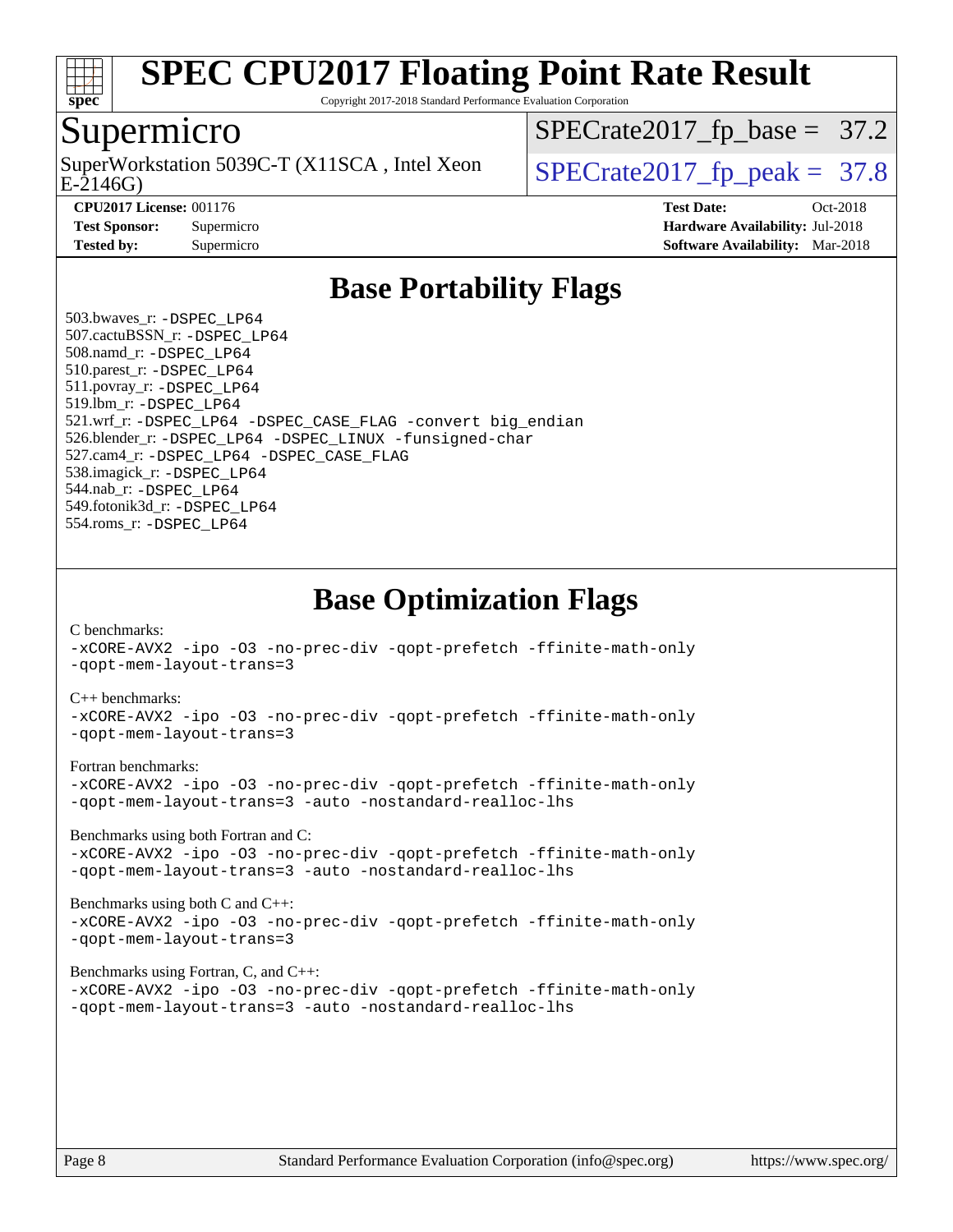

Copyright 2017-2018 Standard Performance Evaluation Corporation

### Supermicro

SuperWorkstation 5039C-T (X11SCA, Intel Xeon<br>E-2146G)

[SPECrate2017\\_fp\\_base =](http://www.spec.org/auto/cpu2017/Docs/result-fields.html#SPECrate2017fpbase) 37.2

 $SPECTate2017_f p_peak = 37.8$ 

**[CPU2017 License:](http://www.spec.org/auto/cpu2017/Docs/result-fields.html#CPU2017License)** 001176 **[Test Date:](http://www.spec.org/auto/cpu2017/Docs/result-fields.html#TestDate)** Oct-2018 **[Test Sponsor:](http://www.spec.org/auto/cpu2017/Docs/result-fields.html#TestSponsor)** Supermicro **[Hardware Availability:](http://www.spec.org/auto/cpu2017/Docs/result-fields.html#HardwareAvailability)** Jul-2018 **[Tested by:](http://www.spec.org/auto/cpu2017/Docs/result-fields.html#Testedby)** Supermicro **[Software Availability:](http://www.spec.org/auto/cpu2017/Docs/result-fields.html#SoftwareAvailability)** Mar-2018

## **[Peak Compiler Invocation](http://www.spec.org/auto/cpu2017/Docs/result-fields.html#PeakCompilerInvocation)**

[C benchmarks:](http://www.spec.org/auto/cpu2017/Docs/result-fields.html#Cbenchmarks) [icc -m64 -std=c11](http://www.spec.org/cpu2017/results/res2018q4/cpu2017-20181029-09425.flags.html#user_CCpeak_intel_icc_64bit_c11_33ee0cdaae7deeeab2a9725423ba97205ce30f63b9926c2519791662299b76a0318f32ddfffdc46587804de3178b4f9328c46fa7c2b0cd779d7a61945c91cd35)

[C++ benchmarks:](http://www.spec.org/auto/cpu2017/Docs/result-fields.html#CXXbenchmarks) [icpc -m64](http://www.spec.org/cpu2017/results/res2018q4/cpu2017-20181029-09425.flags.html#user_CXXpeak_intel_icpc_64bit_4ecb2543ae3f1412ef961e0650ca070fec7b7afdcd6ed48761b84423119d1bf6bdf5cad15b44d48e7256388bc77273b966e5eb805aefd121eb22e9299b2ec9d9)

[Fortran benchmarks](http://www.spec.org/auto/cpu2017/Docs/result-fields.html#Fortranbenchmarks): [ifort -m64](http://www.spec.org/cpu2017/results/res2018q4/cpu2017-20181029-09425.flags.html#user_FCpeak_intel_ifort_64bit_24f2bb282fbaeffd6157abe4f878425411749daecae9a33200eee2bee2fe76f3b89351d69a8130dd5949958ce389cf37ff59a95e7a40d588e8d3a57e0c3fd751)

[Benchmarks using both Fortran and C:](http://www.spec.org/auto/cpu2017/Docs/result-fields.html#BenchmarksusingbothFortranandC) [ifort -m64](http://www.spec.org/cpu2017/results/res2018q4/cpu2017-20181029-09425.flags.html#user_CC_FCpeak_intel_ifort_64bit_24f2bb282fbaeffd6157abe4f878425411749daecae9a33200eee2bee2fe76f3b89351d69a8130dd5949958ce389cf37ff59a95e7a40d588e8d3a57e0c3fd751) [icc -m64 -std=c11](http://www.spec.org/cpu2017/results/res2018q4/cpu2017-20181029-09425.flags.html#user_CC_FCpeak_intel_icc_64bit_c11_33ee0cdaae7deeeab2a9725423ba97205ce30f63b9926c2519791662299b76a0318f32ddfffdc46587804de3178b4f9328c46fa7c2b0cd779d7a61945c91cd35)

[Benchmarks using both C and C++](http://www.spec.org/auto/cpu2017/Docs/result-fields.html#BenchmarksusingbothCandCXX): [icpc -m64](http://www.spec.org/cpu2017/results/res2018q4/cpu2017-20181029-09425.flags.html#user_CC_CXXpeak_intel_icpc_64bit_4ecb2543ae3f1412ef961e0650ca070fec7b7afdcd6ed48761b84423119d1bf6bdf5cad15b44d48e7256388bc77273b966e5eb805aefd121eb22e9299b2ec9d9) [icc -m64 -std=c11](http://www.spec.org/cpu2017/results/res2018q4/cpu2017-20181029-09425.flags.html#user_CC_CXXpeak_intel_icc_64bit_c11_33ee0cdaae7deeeab2a9725423ba97205ce30f63b9926c2519791662299b76a0318f32ddfffdc46587804de3178b4f9328c46fa7c2b0cd779d7a61945c91cd35)

[Benchmarks using Fortran, C, and C++:](http://www.spec.org/auto/cpu2017/Docs/result-fields.html#BenchmarksusingFortranCandCXX) [icpc -m64](http://www.spec.org/cpu2017/results/res2018q4/cpu2017-20181029-09425.flags.html#user_CC_CXX_FCpeak_intel_icpc_64bit_4ecb2543ae3f1412ef961e0650ca070fec7b7afdcd6ed48761b84423119d1bf6bdf5cad15b44d48e7256388bc77273b966e5eb805aefd121eb22e9299b2ec9d9) [icc -m64 -std=c11](http://www.spec.org/cpu2017/results/res2018q4/cpu2017-20181029-09425.flags.html#user_CC_CXX_FCpeak_intel_icc_64bit_c11_33ee0cdaae7deeeab2a9725423ba97205ce30f63b9926c2519791662299b76a0318f32ddfffdc46587804de3178b4f9328c46fa7c2b0cd779d7a61945c91cd35) [ifort -m64](http://www.spec.org/cpu2017/results/res2018q4/cpu2017-20181029-09425.flags.html#user_CC_CXX_FCpeak_intel_ifort_64bit_24f2bb282fbaeffd6157abe4f878425411749daecae9a33200eee2bee2fe76f3b89351d69a8130dd5949958ce389cf37ff59a95e7a40d588e8d3a57e0c3fd751)

**[Peak Portability Flags](http://www.spec.org/auto/cpu2017/Docs/result-fields.html#PeakPortabilityFlags)**

Same as Base Portability Flags

## **[Peak Optimization Flags](http://www.spec.org/auto/cpu2017/Docs/result-fields.html#PeakOptimizationFlags)**

[C benchmarks](http://www.spec.org/auto/cpu2017/Docs/result-fields.html#Cbenchmarks):

```
 519.lbm_r: -prof-gen(pass 1) -prof-use(pass 2) -ipo -xCORE-AVX2 -O3
-no-prec-div -qopt-prefetch -ffinite-math-only
-qopt-mem-layout-trans=3
 538.imagick_r: -xCORE-AVX2 -ipo -O3 -no-prec-div -qopt-prefetch
-ffinite-math-only -qopt-mem-layout-trans=3
 544.nab_r: Same as 538.imagick_r
C++ benchmarks: 
 508.namd_r: -prof-gen(pass 1) -prof-use(pass 2) -ipo -xCORE-AVX2 -O3
-no-prec-div -qopt-prefetch -ffinite-math-only
-qopt-mem-layout-trans=3
```
**(Continued on next page)**

Page 9 Standard Performance Evaluation Corporation [\(info@spec.org\)](mailto:info@spec.org) <https://www.spec.org/>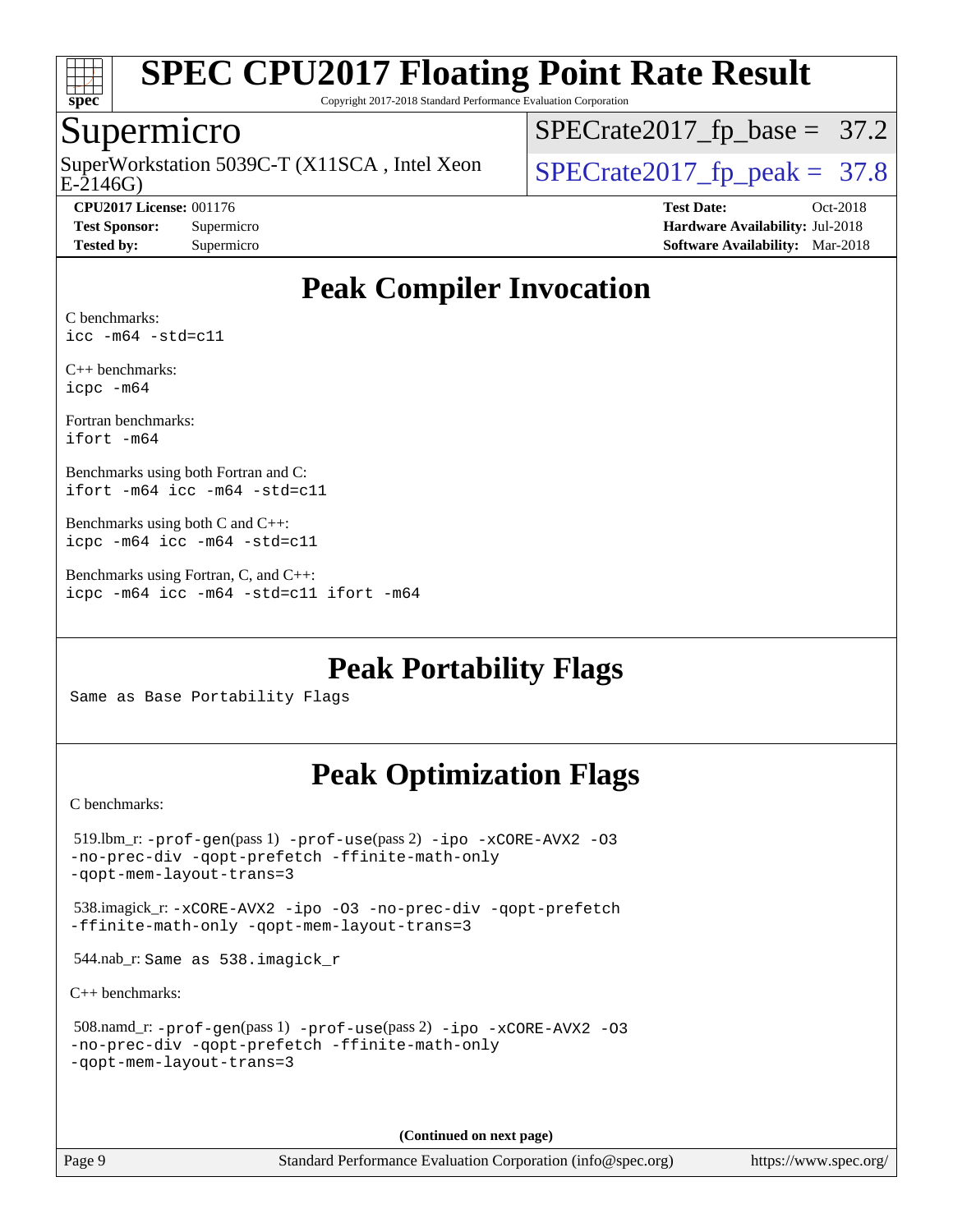

Copyright 2017-2018 Standard Performance Evaluation Corporation

### Supermicro

SuperWorkstation 5039C-T (X11SCA, Intel Xeon<br>E-2146G)

 $SPECTate2017_fp\_base = 37.2$ 

 $SPECTate 2017_f p_peak = 37.8$ 

**[CPU2017 License:](http://www.spec.org/auto/cpu2017/Docs/result-fields.html#CPU2017License)** 001176 **[Test Date:](http://www.spec.org/auto/cpu2017/Docs/result-fields.html#TestDate)** Oct-2018 **[Test Sponsor:](http://www.spec.org/auto/cpu2017/Docs/result-fields.html#TestSponsor)** Supermicro **[Hardware Availability:](http://www.spec.org/auto/cpu2017/Docs/result-fields.html#HardwareAvailability)** Jul-2018 **[Tested by:](http://www.spec.org/auto/cpu2017/Docs/result-fields.html#Testedby)** Supermicro **[Software Availability:](http://www.spec.org/auto/cpu2017/Docs/result-fields.html#SoftwareAvailability)** Mar-2018

# **[Peak Optimization Flags \(Continued\)](http://www.spec.org/auto/cpu2017/Docs/result-fields.html#PeakOptimizationFlags)**

Page 10 Standard Performance Evaluation Corporation [\(info@spec.org\)](mailto:info@spec.org) <https://www.spec.org/> 510.parest\_r: [-xCORE-AVX2](http://www.spec.org/cpu2017/results/res2018q4/cpu2017-20181029-09425.flags.html#user_peakCXXOPTIMIZE510_parest_r_f-xCORE-AVX2) [-ipo](http://www.spec.org/cpu2017/results/res2018q4/cpu2017-20181029-09425.flags.html#user_peakCXXOPTIMIZE510_parest_r_f-ipo) [-O3](http://www.spec.org/cpu2017/results/res2018q4/cpu2017-20181029-09425.flags.html#user_peakCXXOPTIMIZE510_parest_r_f-O3) [-no-prec-div](http://www.spec.org/cpu2017/results/res2018q4/cpu2017-20181029-09425.flags.html#user_peakCXXOPTIMIZE510_parest_r_f-no-prec-div) [-qopt-prefetch](http://www.spec.org/cpu2017/results/res2018q4/cpu2017-20181029-09425.flags.html#user_peakCXXOPTIMIZE510_parest_r_f-qopt-prefetch) [-ffinite-math-only](http://www.spec.org/cpu2017/results/res2018q4/cpu2017-20181029-09425.flags.html#user_peakCXXOPTIMIZE510_parest_r_f_finite_math_only_cb91587bd2077682c4b38af759c288ed7c732db004271a9512da14a4f8007909a5f1427ecbf1a0fb78ff2a814402c6114ac565ca162485bbcae155b5e4258871) [-qopt-mem-layout-trans=3](http://www.spec.org/cpu2017/results/res2018q4/cpu2017-20181029-09425.flags.html#user_peakCXXOPTIMIZE510_parest_r_f-qopt-mem-layout-trans_de80db37974c74b1f0e20d883f0b675c88c3b01e9d123adea9b28688d64333345fb62bc4a798493513fdb68f60282f9a726aa07f478b2f7113531aecce732043) [Fortran benchmarks](http://www.spec.org/auto/cpu2017/Docs/result-fields.html#Fortranbenchmarks):  $503.bwaves$  r: basepeak = yes 549.fotonik3d\_r: [-xCORE-AVX2](http://www.spec.org/cpu2017/results/res2018q4/cpu2017-20181029-09425.flags.html#user_peakFOPTIMIZE549_fotonik3d_r_f-xCORE-AVX2) [-ipo](http://www.spec.org/cpu2017/results/res2018q4/cpu2017-20181029-09425.flags.html#user_peakFOPTIMIZE549_fotonik3d_r_f-ipo) [-O3](http://www.spec.org/cpu2017/results/res2018q4/cpu2017-20181029-09425.flags.html#user_peakFOPTIMIZE549_fotonik3d_r_f-O3) [-no-prec-div](http://www.spec.org/cpu2017/results/res2018q4/cpu2017-20181029-09425.flags.html#user_peakFOPTIMIZE549_fotonik3d_r_f-no-prec-div) [-qopt-prefetch](http://www.spec.org/cpu2017/results/res2018q4/cpu2017-20181029-09425.flags.html#user_peakFOPTIMIZE549_fotonik3d_r_f-qopt-prefetch) [-ffinite-math-only](http://www.spec.org/cpu2017/results/res2018q4/cpu2017-20181029-09425.flags.html#user_peakFOPTIMIZE549_fotonik3d_r_f_finite_math_only_cb91587bd2077682c4b38af759c288ed7c732db004271a9512da14a4f8007909a5f1427ecbf1a0fb78ff2a814402c6114ac565ca162485bbcae155b5e4258871) [-qopt-mem-layout-trans=3](http://www.spec.org/cpu2017/results/res2018q4/cpu2017-20181029-09425.flags.html#user_peakFOPTIMIZE549_fotonik3d_r_f-qopt-mem-layout-trans_de80db37974c74b1f0e20d883f0b675c88c3b01e9d123adea9b28688d64333345fb62bc4a798493513fdb68f60282f9a726aa07f478b2f7113531aecce732043) [-auto](http://www.spec.org/cpu2017/results/res2018q4/cpu2017-20181029-09425.flags.html#user_peakFOPTIMIZE549_fotonik3d_r_f-auto) [-nostandard-realloc-lhs](http://www.spec.org/cpu2017/results/res2018q4/cpu2017-20181029-09425.flags.html#user_peakEXTRA_FOPTIMIZE549_fotonik3d_r_f_2003_std_realloc_82b4557e90729c0f113870c07e44d33d6f5a304b4f63d4c15d2d0f1fab99f5daaed73bdb9275d9ae411527f28b936061aa8b9c8f2d63842963b95c9dd6426b8a) 554.roms\_r: [-prof-gen](http://www.spec.org/cpu2017/results/res2018q4/cpu2017-20181029-09425.flags.html#user_peakPASS1_FFLAGSPASS1_LDFLAGS554_roms_r_prof_gen_5aa4926d6013ddb2a31985c654b3eb18169fc0c6952a63635c234f711e6e63dd76e94ad52365559451ec499a2cdb89e4dc58ba4c67ef54ca681ffbe1461d6b36)(pass 1) [-prof-use](http://www.spec.org/cpu2017/results/res2018q4/cpu2017-20181029-09425.flags.html#user_peakPASS2_FFLAGSPASS2_LDFLAGS554_roms_r_prof_use_1a21ceae95f36a2b53c25747139a6c16ca95bd9def2a207b4f0849963b97e94f5260e30a0c64f4bb623698870e679ca08317ef8150905d41bd88c6f78df73f19)(pass 2) [-ipo](http://www.spec.org/cpu2017/results/res2018q4/cpu2017-20181029-09425.flags.html#user_peakPASS1_FOPTIMIZEPASS2_FOPTIMIZE554_roms_r_f-ipo) [-xCORE-AVX2](http://www.spec.org/cpu2017/results/res2018q4/cpu2017-20181029-09425.flags.html#user_peakPASS2_FOPTIMIZE554_roms_r_f-xCORE-AVX2) [-O3](http://www.spec.org/cpu2017/results/res2018q4/cpu2017-20181029-09425.flags.html#user_peakPASS1_FOPTIMIZEPASS2_FOPTIMIZE554_roms_r_f-O3) [-no-prec-div](http://www.spec.org/cpu2017/results/res2018q4/cpu2017-20181029-09425.flags.html#user_peakPASS1_FOPTIMIZEPASS2_FOPTIMIZE554_roms_r_f-no-prec-div) [-qopt-prefetch](http://www.spec.org/cpu2017/results/res2018q4/cpu2017-20181029-09425.flags.html#user_peakPASS1_FOPTIMIZEPASS2_FOPTIMIZE554_roms_r_f-qopt-prefetch) [-ffinite-math-only](http://www.spec.org/cpu2017/results/res2018q4/cpu2017-20181029-09425.flags.html#user_peakPASS1_FOPTIMIZEPASS2_FOPTIMIZE554_roms_r_f_finite_math_only_cb91587bd2077682c4b38af759c288ed7c732db004271a9512da14a4f8007909a5f1427ecbf1a0fb78ff2a814402c6114ac565ca162485bbcae155b5e4258871) [-qopt-mem-layout-trans=3](http://www.spec.org/cpu2017/results/res2018q4/cpu2017-20181029-09425.flags.html#user_peakPASS1_FOPTIMIZEPASS2_FOPTIMIZE554_roms_r_f-qopt-mem-layout-trans_de80db37974c74b1f0e20d883f0b675c88c3b01e9d123adea9b28688d64333345fb62bc4a798493513fdb68f60282f9a726aa07f478b2f7113531aecce732043) [-auto](http://www.spec.org/cpu2017/results/res2018q4/cpu2017-20181029-09425.flags.html#user_peakPASS2_FOPTIMIZE554_roms_r_f-auto) [-nostandard-realloc-lhs](http://www.spec.org/cpu2017/results/res2018q4/cpu2017-20181029-09425.flags.html#user_peakEXTRA_FOPTIMIZE554_roms_r_f_2003_std_realloc_82b4557e90729c0f113870c07e44d33d6f5a304b4f63d4c15d2d0f1fab99f5daaed73bdb9275d9ae411527f28b936061aa8b9c8f2d63842963b95c9dd6426b8a) [Benchmarks using both Fortran and C](http://www.spec.org/auto/cpu2017/Docs/result-fields.html#BenchmarksusingbothFortranandC):  $521.\text{wrf}$ :  $-\text{prof-qen(pass 1)} -\text{prof-use(pass 2)} -\text{ipo } -\text{xCORE-AVX2} -03$ [-no-prec-div](http://www.spec.org/cpu2017/results/res2018q4/cpu2017-20181029-09425.flags.html#user_peakPASS1_COPTIMIZEPASS1_FOPTIMIZEPASS2_COPTIMIZEPASS2_FOPTIMIZE521_wrf_r_f-no-prec-div) [-qopt-prefetch](http://www.spec.org/cpu2017/results/res2018q4/cpu2017-20181029-09425.flags.html#user_peakPASS1_COPTIMIZEPASS1_FOPTIMIZEPASS2_COPTIMIZEPASS2_FOPTIMIZE521_wrf_r_f-qopt-prefetch) [-ffinite-math-only](http://www.spec.org/cpu2017/results/res2018q4/cpu2017-20181029-09425.flags.html#user_peakPASS1_COPTIMIZEPASS1_FOPTIMIZEPASS2_COPTIMIZEPASS2_FOPTIMIZE521_wrf_r_f_finite_math_only_cb91587bd2077682c4b38af759c288ed7c732db004271a9512da14a4f8007909a5f1427ecbf1a0fb78ff2a814402c6114ac565ca162485bbcae155b5e4258871) [-qopt-mem-layout-trans=3](http://www.spec.org/cpu2017/results/res2018q4/cpu2017-20181029-09425.flags.html#user_peakPASS1_COPTIMIZEPASS1_FOPTIMIZEPASS2_COPTIMIZEPASS2_FOPTIMIZE521_wrf_r_f-qopt-mem-layout-trans_de80db37974c74b1f0e20d883f0b675c88c3b01e9d123adea9b28688d64333345fb62bc4a798493513fdb68f60282f9a726aa07f478b2f7113531aecce732043) [-auto](http://www.spec.org/cpu2017/results/res2018q4/cpu2017-20181029-09425.flags.html#user_peakPASS2_FOPTIMIZE521_wrf_r_f-auto) [-nostandard-realloc-lhs](http://www.spec.org/cpu2017/results/res2018q4/cpu2017-20181029-09425.flags.html#user_peakEXTRA_FOPTIMIZE521_wrf_r_f_2003_std_realloc_82b4557e90729c0f113870c07e44d33d6f5a304b4f63d4c15d2d0f1fab99f5daaed73bdb9275d9ae411527f28b936061aa8b9c8f2d63842963b95c9dd6426b8a)  $527.cam4_r$ : basepeak = yes [Benchmarks using both C and C++](http://www.spec.org/auto/cpu2017/Docs/result-fields.html#BenchmarksusingbothCandCXX): 511.povray\_r: [-prof-gen](http://www.spec.org/cpu2017/results/res2018q4/cpu2017-20181029-09425.flags.html#user_peakPASS1_CFLAGSPASS1_CXXFLAGSPASS1_LDFLAGS511_povray_r_prof_gen_5aa4926d6013ddb2a31985c654b3eb18169fc0c6952a63635c234f711e6e63dd76e94ad52365559451ec499a2cdb89e4dc58ba4c67ef54ca681ffbe1461d6b36)(pass 1) [-prof-use](http://www.spec.org/cpu2017/results/res2018q4/cpu2017-20181029-09425.flags.html#user_peakPASS2_CFLAGSPASS2_CXXFLAGSPASS2_LDFLAGS511_povray_r_prof_use_1a21ceae95f36a2b53c25747139a6c16ca95bd9def2a207b4f0849963b97e94f5260e30a0c64f4bb623698870e679ca08317ef8150905d41bd88c6f78df73f19)(pass 2) [-ipo](http://www.spec.org/cpu2017/results/res2018q4/cpu2017-20181029-09425.flags.html#user_peakPASS1_COPTIMIZEPASS1_CXXOPTIMIZEPASS2_COPTIMIZEPASS2_CXXOPTIMIZE511_povray_r_f-ipo) [-xCORE-AVX2](http://www.spec.org/cpu2017/results/res2018q4/cpu2017-20181029-09425.flags.html#user_peakPASS2_COPTIMIZEPASS2_CXXOPTIMIZE511_povray_r_f-xCORE-AVX2) [-O3](http://www.spec.org/cpu2017/results/res2018q4/cpu2017-20181029-09425.flags.html#user_peakPASS1_COPTIMIZEPASS1_CXXOPTIMIZEPASS2_COPTIMIZEPASS2_CXXOPTIMIZE511_povray_r_f-O3) [-no-prec-div](http://www.spec.org/cpu2017/results/res2018q4/cpu2017-20181029-09425.flags.html#user_peakPASS1_COPTIMIZEPASS1_CXXOPTIMIZEPASS2_COPTIMIZEPASS2_CXXOPTIMIZE511_povray_r_f-no-prec-div) [-qopt-prefetch](http://www.spec.org/cpu2017/results/res2018q4/cpu2017-20181029-09425.flags.html#user_peakPASS1_COPTIMIZEPASS1_CXXOPTIMIZEPASS2_COPTIMIZEPASS2_CXXOPTIMIZE511_povray_r_f-qopt-prefetch) [-ffinite-math-only](http://www.spec.org/cpu2017/results/res2018q4/cpu2017-20181029-09425.flags.html#user_peakPASS1_COPTIMIZEPASS1_CXXOPTIMIZEPASS2_COPTIMIZEPASS2_CXXOPTIMIZE511_povray_r_f_finite_math_only_cb91587bd2077682c4b38af759c288ed7c732db004271a9512da14a4f8007909a5f1427ecbf1a0fb78ff2a814402c6114ac565ca162485bbcae155b5e4258871) [-qopt-mem-layout-trans=3](http://www.spec.org/cpu2017/results/res2018q4/cpu2017-20181029-09425.flags.html#user_peakPASS1_COPTIMIZEPASS1_CXXOPTIMIZEPASS2_COPTIMIZEPASS2_CXXOPTIMIZE511_povray_r_f-qopt-mem-layout-trans_de80db37974c74b1f0e20d883f0b675c88c3b01e9d123adea9b28688d64333345fb62bc4a798493513fdb68f60282f9a726aa07f478b2f7113531aecce732043) 526.blender\_r: [-xCORE-AVX2](http://www.spec.org/cpu2017/results/res2018q4/cpu2017-20181029-09425.flags.html#user_peakCOPTIMIZECXXOPTIMIZE526_blender_r_f-xCORE-AVX2) [-ipo](http://www.spec.org/cpu2017/results/res2018q4/cpu2017-20181029-09425.flags.html#user_peakCOPTIMIZECXXOPTIMIZE526_blender_r_f-ipo) [-O3](http://www.spec.org/cpu2017/results/res2018q4/cpu2017-20181029-09425.flags.html#user_peakCOPTIMIZECXXOPTIMIZE526_blender_r_f-O3) [-no-prec-div](http://www.spec.org/cpu2017/results/res2018q4/cpu2017-20181029-09425.flags.html#user_peakCOPTIMIZECXXOPTIMIZE526_blender_r_f-no-prec-div) [-qopt-prefetch](http://www.spec.org/cpu2017/results/res2018q4/cpu2017-20181029-09425.flags.html#user_peakCOPTIMIZECXXOPTIMIZE526_blender_r_f-qopt-prefetch) [-ffinite-math-only](http://www.spec.org/cpu2017/results/res2018q4/cpu2017-20181029-09425.flags.html#user_peakCOPTIMIZECXXOPTIMIZE526_blender_r_f_finite_math_only_cb91587bd2077682c4b38af759c288ed7c732db004271a9512da14a4f8007909a5f1427ecbf1a0fb78ff2a814402c6114ac565ca162485bbcae155b5e4258871) [-qopt-mem-layout-trans=3](http://www.spec.org/cpu2017/results/res2018q4/cpu2017-20181029-09425.flags.html#user_peakCOPTIMIZECXXOPTIMIZE526_blender_r_f-qopt-mem-layout-trans_de80db37974c74b1f0e20d883f0b675c88c3b01e9d123adea9b28688d64333345fb62bc4a798493513fdb68f60282f9a726aa07f478b2f7113531aecce732043) [Benchmarks using Fortran, C, and C++:](http://www.spec.org/auto/cpu2017/Docs/result-fields.html#BenchmarksusingFortranCandCXX) 507.cactuBSSN\_r: basepeak = yes The flags files that were used to format this result can be browsed at <http://www.spec.org/cpu2017/flags/Intel-ic18.0-official-linux64.2017-12-21.html> <http://www.spec.org/cpu2017/flags/Supermicro-Platform-Settings-V1.2-SKL-revD.html> You can also download the XML flags sources by saving the following links: <http://www.spec.org/cpu2017/flags/Intel-ic18.0-official-linux64.2017-12-21.xml> <http://www.spec.org/cpu2017/flags/Supermicro-Platform-Settings-V1.2-SKL-revD.xml>